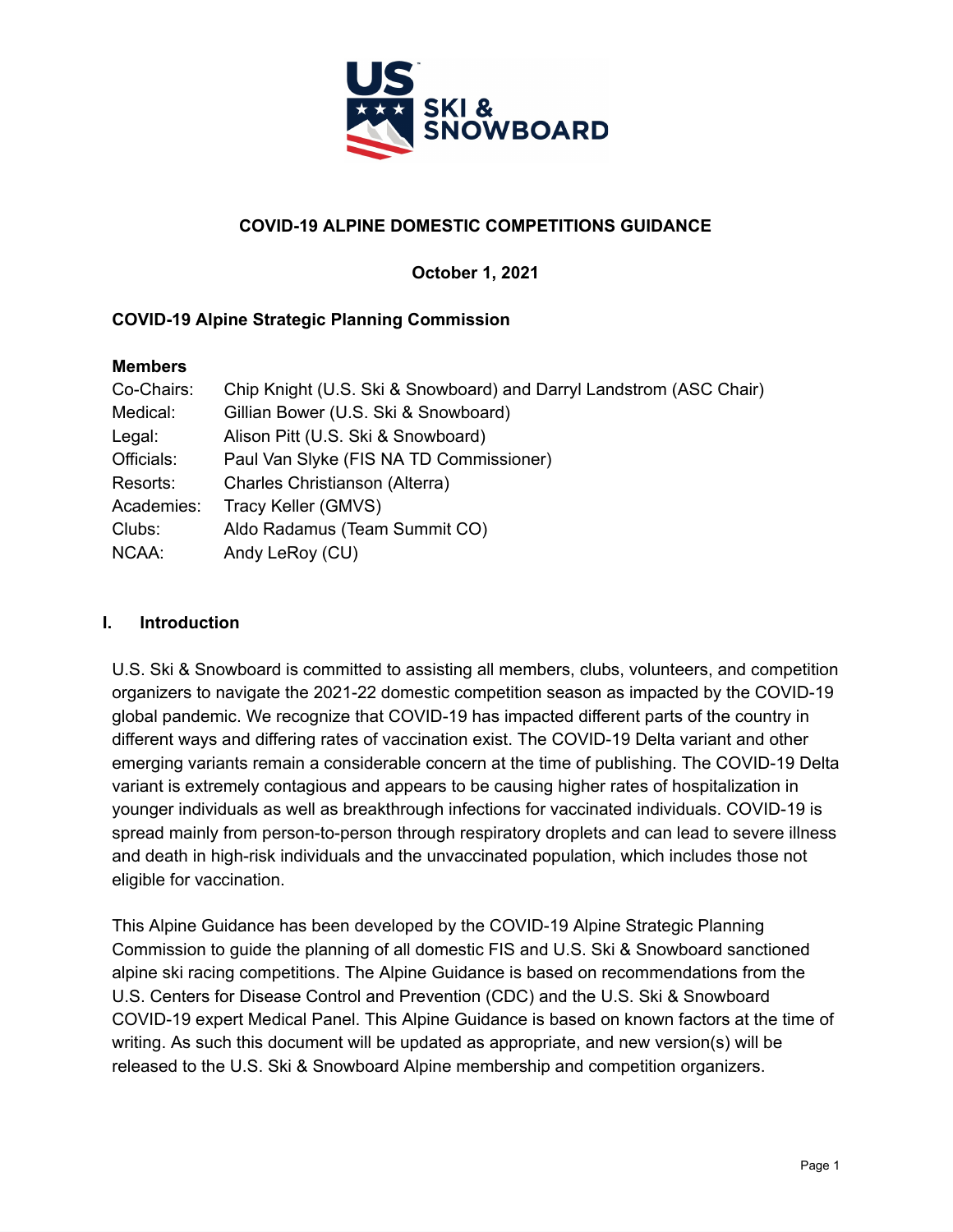

For hosting events:

- Primary considerations: Participants must follow the rules and regulations set forth by public health authorities and state and local governments, which will be different across the country.
- Secondary considerations: Follow this guidance. In either case, the portions of each regulation which are more restrictive should be the guidance that is followed.
- Stricter considerations: Associations, local clubs, and competition organizers may adopt stricter or more conservative approaches than those mandated by local public health authorities or recommended by U.S. Ski & Snowboard.

This guidance is not all encompassing and does not account for every variable. There remains an inherent risk of COVID-19 exposure and contraction when leaving the confines of one's home, and while the associated risks are substantially lower for vaccinated individuals, mitigation measures cannot guarantee that you will not become infected with COVID-19. The CDC recommends delaying travel until you are fully vaccinated.

# **II. General**

# **Masking**:

- At the time of publication, the CDC provides that, in general, masks are not needed in outdoor settings except in areas with high numbers of COVID-19 cases where individuals should consider wearing a mask in crowded outdoor settings and for activities with close contact with others who are not fully vaccinated.
- Following the CDC quidance, for unvaccinated participants, we recommend wearing a well-fitted mask both indoors and outdoors when you cannot have physical distance (at least 6 feet).
- For vaccinated participants, to maximize protection from the Delta variant and prevent possibly spreading it to others, U.S. Ski & Snowboard requires that participants wear a mask indoors unless actively eating/drinking and that they maintain physical distancing while doing so.

# **Vaccinations:**

● For participants eligible to receive a **COVID-19 vaccination**, it is highly encouraged.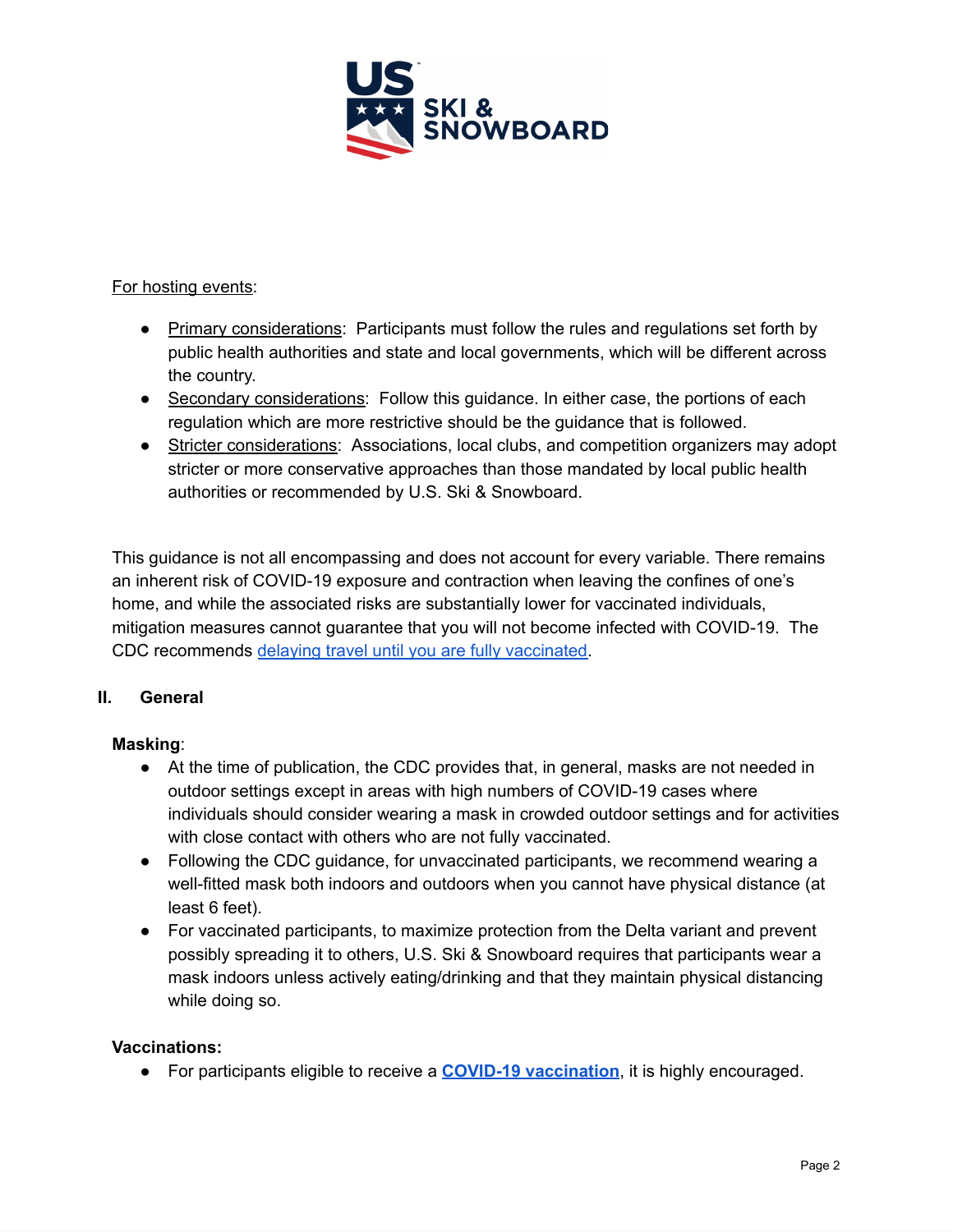

- Vaccination status remains a significant factor in determining whether someone will need high-level care for COVID-19.
- The CDC has reported that vaccinated individuals are 10 times less likely to die of a COVID-19 infection than unvaccinated.
- Vaccination also helps reduce stressors on communities that host events, the medical community, children below the age of vaccination, and vulnerable individuals.

### **COVID-19 Symptoms:**

● If you are exhibiting any symptoms of COVID-19 do not travel to a venue until you receive clearance from a doctor.

#### **Close Contact**:

● If you have been in close, sustained contact with someone with COVID-19 in the last 14 days, please refer to the CDC guidance on quarantine and travel requirements.

#### **Travel and Participation in Events**:

• Do not travel if you are experiencing or have been in close contact with anyone who has experienced the symptoms listed in the CDC link above.

#### **At the Event, if you have symptoms or receive a positive test result:**

- 1. Immediately separate anyone who has tested positive or has COVID-19 symptoms (i.e., fever, cough, shortness of breath). The local health department and the event **COVID-19 Coordinator** (defined below) should be notified and arrangements should be made to transport the individual home or to a quarantined area. If an individual tests positive in the 48 hours after the conclusion of the race, they should notify the race's COVID Coordinator. Any participant who tests positive for COVID-19 must follow the current CDC guidelines for quarantine prior to returning to training and competitions.
- 2. Any participant who has had close contact with a positive COVID-19 case must follow CDC When to Quarantine guidelines before participating in a subsequent U.S. Ski & Snowboard race.
- 3. Unvaccinated individuals who have had close contact with a person who is COVID+ should isolate for a period of 10 days, which can be shortened to 7 days with a negative test result taken between days 5-7 per the CDC.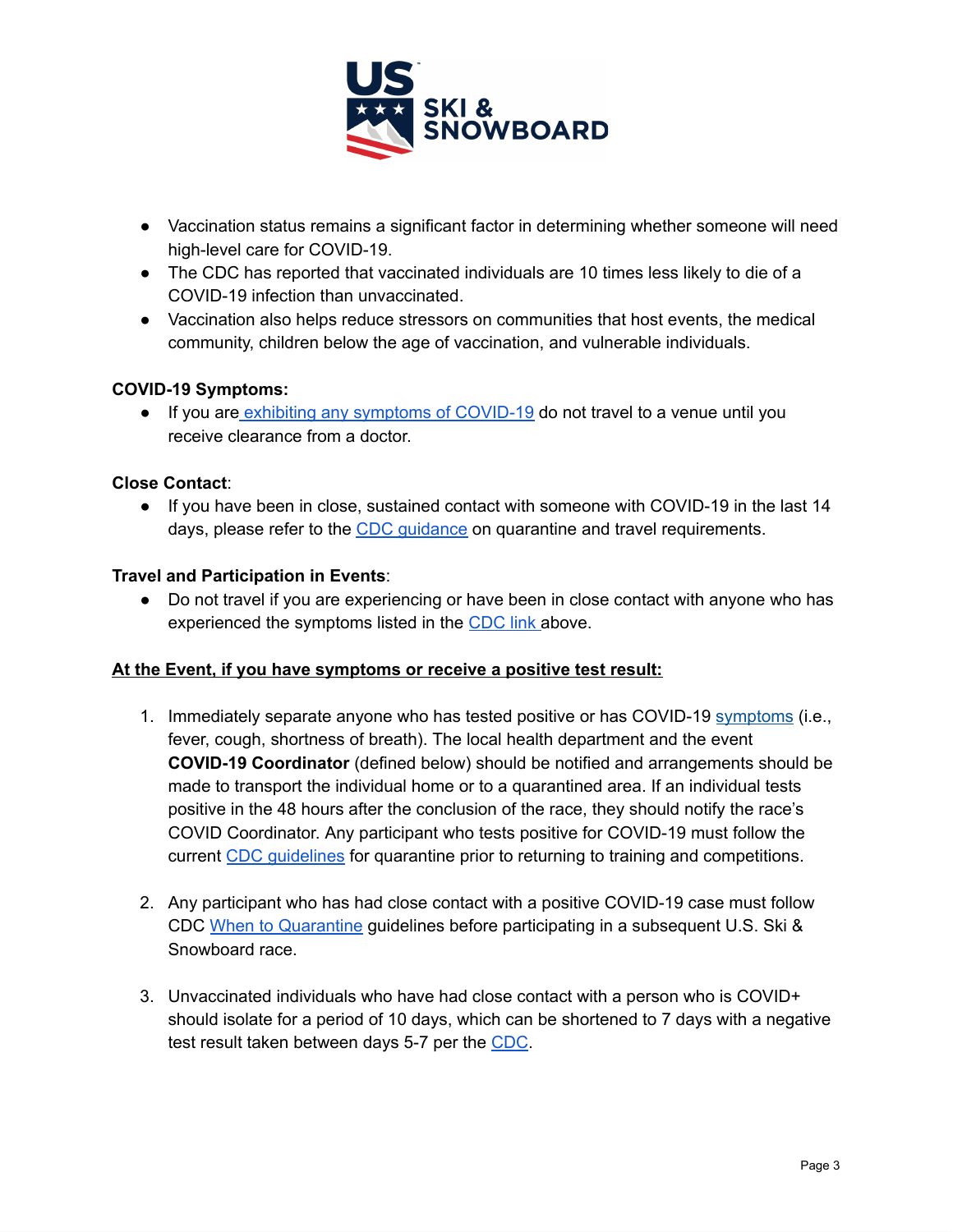

### **III. Alpine Policies and Procedures for Season 2021-2022**

- 1. COVID-19 Coordinator is required as part of the Race Organizing Committee (ROC)
	- Requirements
		- i. Medical background preferred.
		- ii. U.S. Ski & Snowboard Volunteer membership required.
	- Duties include, but are not limited to:
		- i. Act as the central contact point for all COVID-19 questions and concerns.
		- ii. Working with the ROC, communicate to all participants about the risks of COVID-19, symptoms of COVID-19, transmission routes, mitigation strategies, and any additional local safety protocols.
		- iii. Work with local health authority on specific rules and regulations around COVID-19, including but not limited to: mass gathering limits (including field size), out-of-state quarantine rules (if any) and emergency protocols.
		- iv. Work with venue/resort partner for specific COVID-19 policies and procedures at the venue (including lift lines distancing, chairlift capacity, ski patrol, emergency protocols and indoor lodge use).
		- v. Make recommendations to the jury in cases of non-compliance with local health regulations.
		- vi. Follow protocols in the event of symptoms or a positive test reported (outlined above in section II).
		- vii. Communicate, in collaboration with the relevant club, if a participant tests positive within 48 hours of the conclusion of the race.
		- viii. Inform U.S. Ski & Snowboard for monitoring purposes and external communications protocols. Please contact U.S. Ski & Snowboard Sports Medicine Director Jaron Santelli, jaron.santelli@usskiandsnowboard.org.
- 2. Team Captains Meetings (TCMs) and Race Administration:
	- Outdoor TCMs are encouraged on the morning of non-FIS events.
	- Indoor TCMs must include an option for virtual participation. Mitigation efforts must be taken including following the CDC guidelines and using a room that allows for physical distancing, proof of vaccination, and mask wearing. Unvaccinated attendees should attend the TCM virtually.
	- All race documents will be delivered electronically.
	- Reports by the Referee will be posted electronically. Notification of protests must be made orally or electronically, in accordance with the protest period deadlines. A paper protest form and fee must be filled in accordance with the rules. Protest